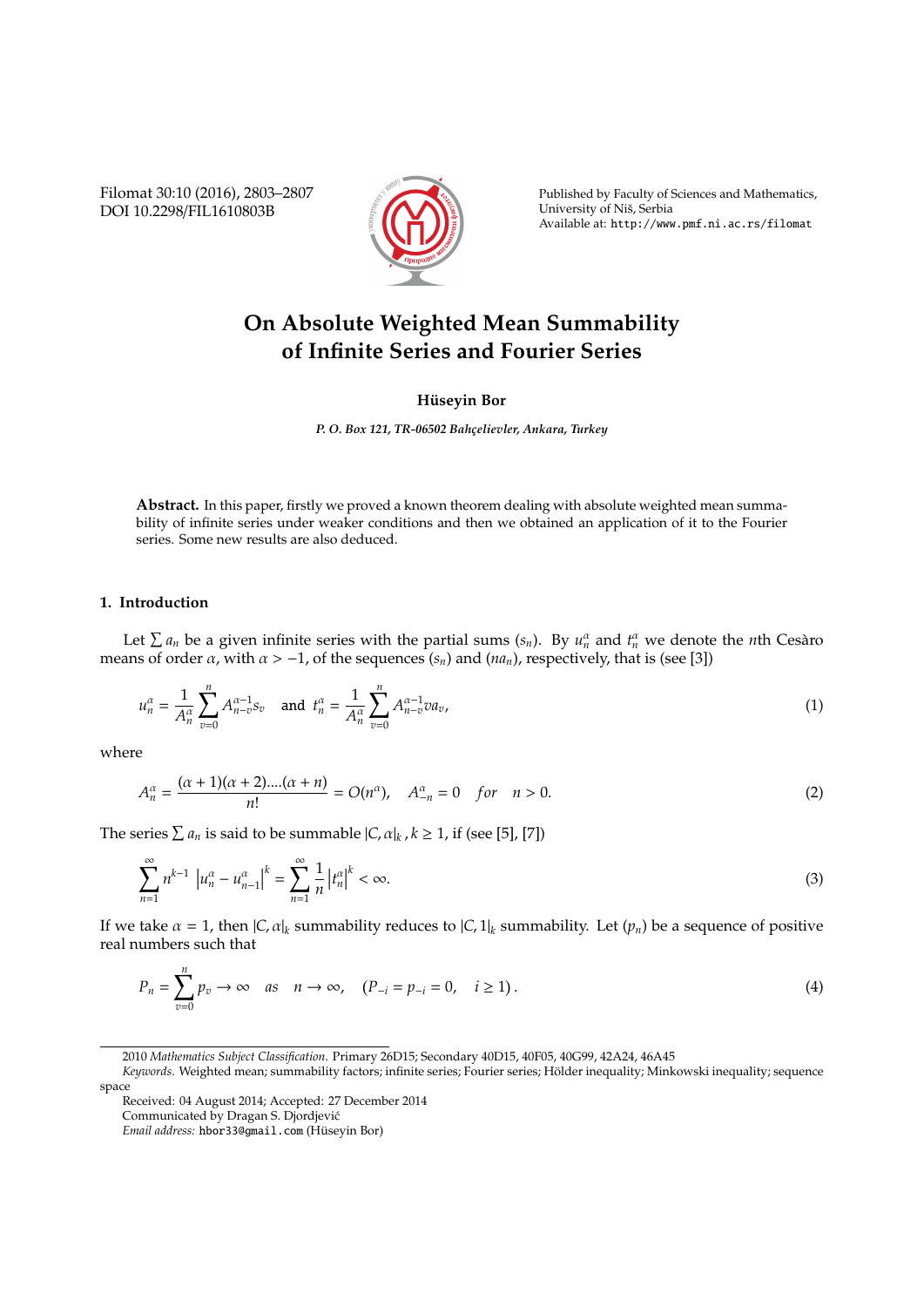The sequence-to-sequence transformation

$$
w_n = \frac{1}{P_n} \sum_{v=0}^n p_v s_v \tag{5}
$$

defines the sequence  $(w_n)$  of the  $(\bar{N}, p_n)$  mean of the sequence  $(s_n)$  generated by the sequence of coefficients  $(p_n)$  (see [6]). The series  $\sum a_n$  is said to be summable  $\left| \bar{N}, p_n \right|_{k}, k \ge 1$ , if (see [1])

$$
\sum_{n=1}^{\infty} \left(\frac{P_n}{p_n}\right)^{k-1} |w_n - w_{n-1}|^k < \infty.
$$

In the special case when  $p_n = 1$  for all values of *n* (resp.  $k = 1$ ),  $|\bar{N}, p_n|_k$  summability is the same as  $|C, 1|_k$ , (resp.  $|\bar{N}, p_n|$ ) summability. A sequence  $(\lambda_n)$  is said to be of bounded variation, denoted by  $(\lambda_n) \in BV$ , if  $\sum_{n=1}^{\infty} |\Delta \lambda_n| = \sum_{n=1}^{\infty} |\lambda_n - \lambda_{n+1}| < \infty$ .

### **2. Known Result**

The following theorem is known dealing with  $|\bar{N}, p_n|_k$  summability factors of infinite series. **Theorem 2.1 ([2])** Let  $(p_n)$  be a sequence of positive numbers such that

$$
P_n = O(n p_n) \quad \text{as} \quad n \to \infty. \tag{6}
$$

Let  $(X_n)$  be a positive monotonic nondecreasing sequence. If the sequences  $(X_n)$ ,  $(\lambda_n)$ , and  $(p_n)$  satisfy the conditions

$$
\lambda_m X_m = O(1) \quad \text{as} \quad m \to \infty,\tag{7}
$$

$$
\sum_{n=1}^{m} n X_n |\Delta^2 \lambda_n| = O(1), \tag{8}
$$

$$
\sum_{n=1}^{m} \frac{p_n}{P_n} |t_n|^k = O(X_m) \quad \text{as} \quad m \to \infty,
$$
\n(9)

then the series  $\sum a_n \lambda_n$  is summable  $|\bar{N}, p_n|_k$ ,  $k \geq 1$ .

#### **3. The Main Result**

The aim of this paper is to prove Theorem 2.1 under weaker conditions. Now we shall prove the following theorem.

**Theorem 3.1** Let  $(X_n)$  be a positive monotonic nondecreasing sequence. If the sequences  $(X_n)$ ,  $(\lambda_n)$ , and  $(p_n)$ satisfy the conditions (6)-(8) and

$$
\sum_{n=1}^{m} \frac{p_n}{p_n} \frac{|t_n|^k}{X_n^{k-1}} = O(X_m) \quad \text{as} \quad m \to \infty,
$$
\n(10)

then the series  $\sum a_n \lambda_n$  is summable  $|\bar{N}, p_n|_k$ ,  $k \geq 1$ .

**Remark 3. 2** It should be noted that condition (10) is reduced to the condition (9), when k=1. When *k* > 1, condition (10) is weaker than condition (9) but the converse is not true. As in [9] we can show that if (9) is satisfied, then we get that

$$
\sum_{n=1}^m \frac{p_n}{P_n} \frac{|t_n|^k}{X_n^{k-1}} = O(\frac{1}{X_1^{k-1}}) \sum_{n=1}^m \frac{p_n}{P_n} |t_n|^k = O(X_m).
$$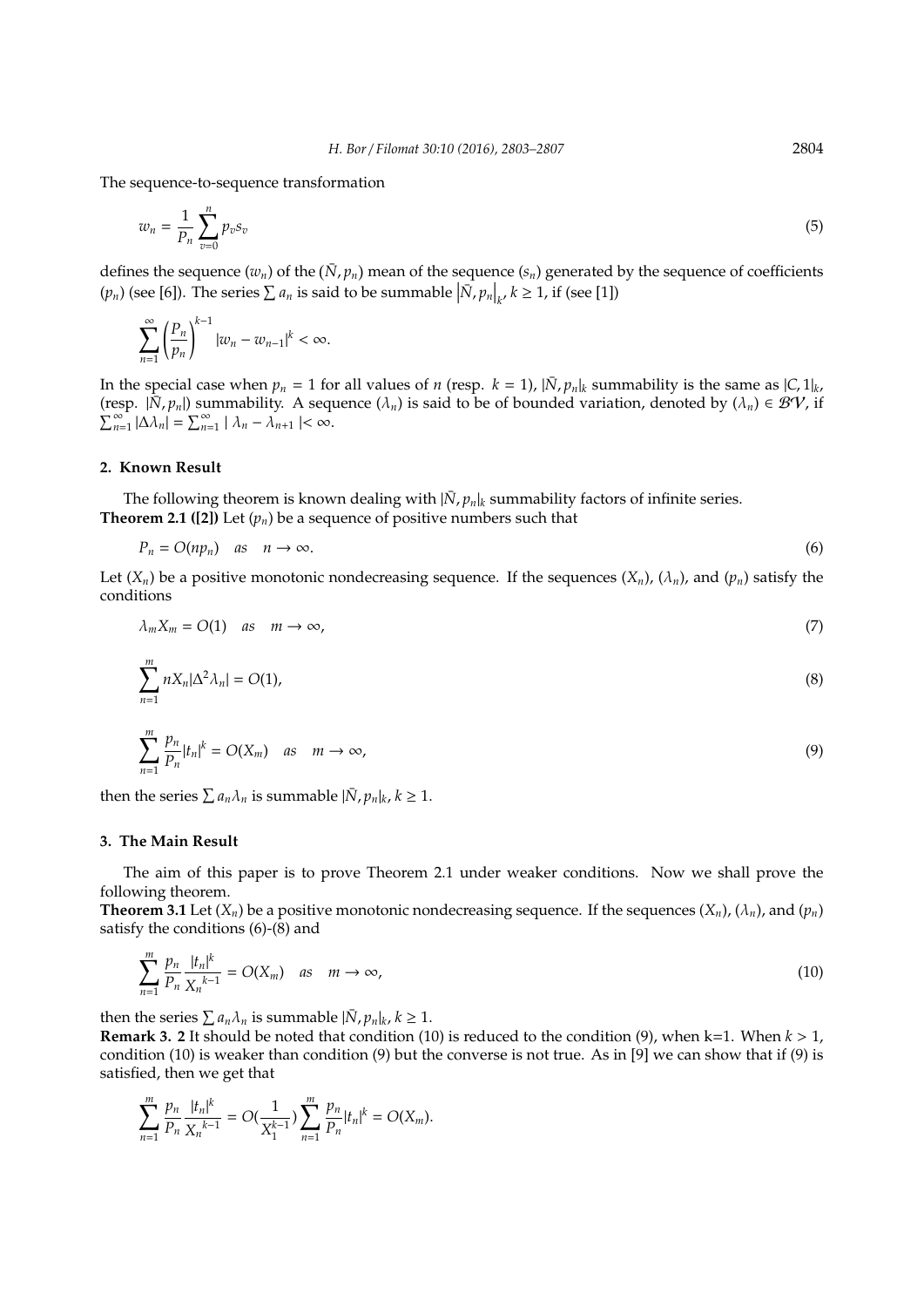If (10) is satisfied, then for  $k > 1$  we obtain that

$$
\sum_{n=1}^m \frac{p_n}{P_n} |t_n|^k = \sum_{n=1}^m X_n^{k-1} \frac{p_n}{P_n} \frac{|t_n|^k}{X_n^{k-1}} = O(X_m^{k-1}) \sum_{n=1}^m \frac{p_n}{P_n} \frac{|t_n|^k}{X_n^{k-1}} = O(X_m^k) \neq O(X_m).
$$

We need the following lemma for the proof of our theorem. **Lemma 3. 3 ([2])** Under the conditions of Theorem 3. 1, we have that

 $\sum_{i=1}^{\infty}$  $X_n|\Delta\lambda_n| < \infty$ , (11)

$$
nX_n|\Delta\lambda_n| = O(1) \quad \text{as} \quad n \to \infty. \tag{12}
$$

**4. Proof of Theorem 3.1** Let  $(T_n)$  be the sequence of  $(\bar{N}, p_n)$  mean of the series  $\sum a_n \lambda_n$ . Then, by definition, we have

$$
T_n = \frac{1}{P_n} \sum_{v=0}^n p_v \sum_{r=0}^v a_r \lambda_r = \frac{1}{P_n} \sum_{v=0}^n (P_n - P_{v-1}) a_v \lambda_v.
$$
\n(13)

Then, for  $n \geq 1$ , we get

*n*=1

$$
T_n - T_{n-1} = \frac{p_n}{P_n P_{n-1}} \sum_{v=1}^n \frac{P_{v-1} \lambda_v}{v} v a_v.
$$
 (14)

Applying Abel's transformation to the right-hand side of (14), we have

$$
T_n - T_{n-1} = \frac{p_n}{P_n P_{n-1}} \sum_{v=1}^{n-1} \Delta \left( \frac{P_{v-1} \lambda_v}{v} \right) \sum_{r=1}^v r a_r + \frac{p_n \lambda_n}{n P_n} \sum_{r=1}^n v a_v
$$
  

$$
= \frac{(n+1)p_n t_n \lambda_n}{n P_n} - \frac{p_n}{P_n P_{n-1}} \sum_{v=1}^{n-1} p_v t_v \lambda_v \frac{v+1}{v}
$$
  

$$
+ \frac{p_n}{P_n P_{n-1}} \sum_{v=1}^{n-1} P_v \Delta \lambda_v t_v \frac{v+1}{v} + \frac{p_n}{P_n P_{n-1}} \sum_{v=1}^{n-1} P_v \lambda_{v+1} t_v \frac{v}{v}
$$
  

$$
= T_{n,1} + T_{n,2} + T_{n,3} + T_{n,4}.
$$

To complete the proof of the theorem, by Minkowski's inequality, it is sufficient to show that

$$
\sum_{n=1}^{\infty} \left(\frac{P_n}{p_n}\right)^{k-1} \left|T_{n,r}\right|^k < \infty, \quad \text{for} \quad r = 1, 2, 3, 4.
$$

Firstly, we have that

$$
\sum_{n=1}^{m} \left(\frac{P_n}{p_n}\right)^{k-1} |T_{n,1}|^k = O(1) \sum_{n=1}^{m} |\lambda_n|^{k-1} |\lambda_n| \frac{p_n}{P_n} |t_n|^k = O(1) \sum_{n=1}^{m} |\lambda_n| \frac{p_n}{P_n} \frac{|t_n|^k}{X_n^{k-1}}
$$
  

$$
= O(1) \sum_{n=1}^{m-1} \Delta |\lambda_n| \sum_{v=1}^{n} \frac{p_v}{P_v} \frac{|t_v|^k}{X_v^{k-1}} + O(1) |\lambda_m| \sum_{n=1}^{m} \frac{p_n}{P_n} \frac{|t_n|^k}{X_n^{k-1}}
$$
  

$$
= O(1) \sum_{n=1}^{m-1} |\Delta \lambda_n| X_n + O(1) |\lambda_m| X_m = O(1) \quad \text{as} \quad m \to \infty,
$$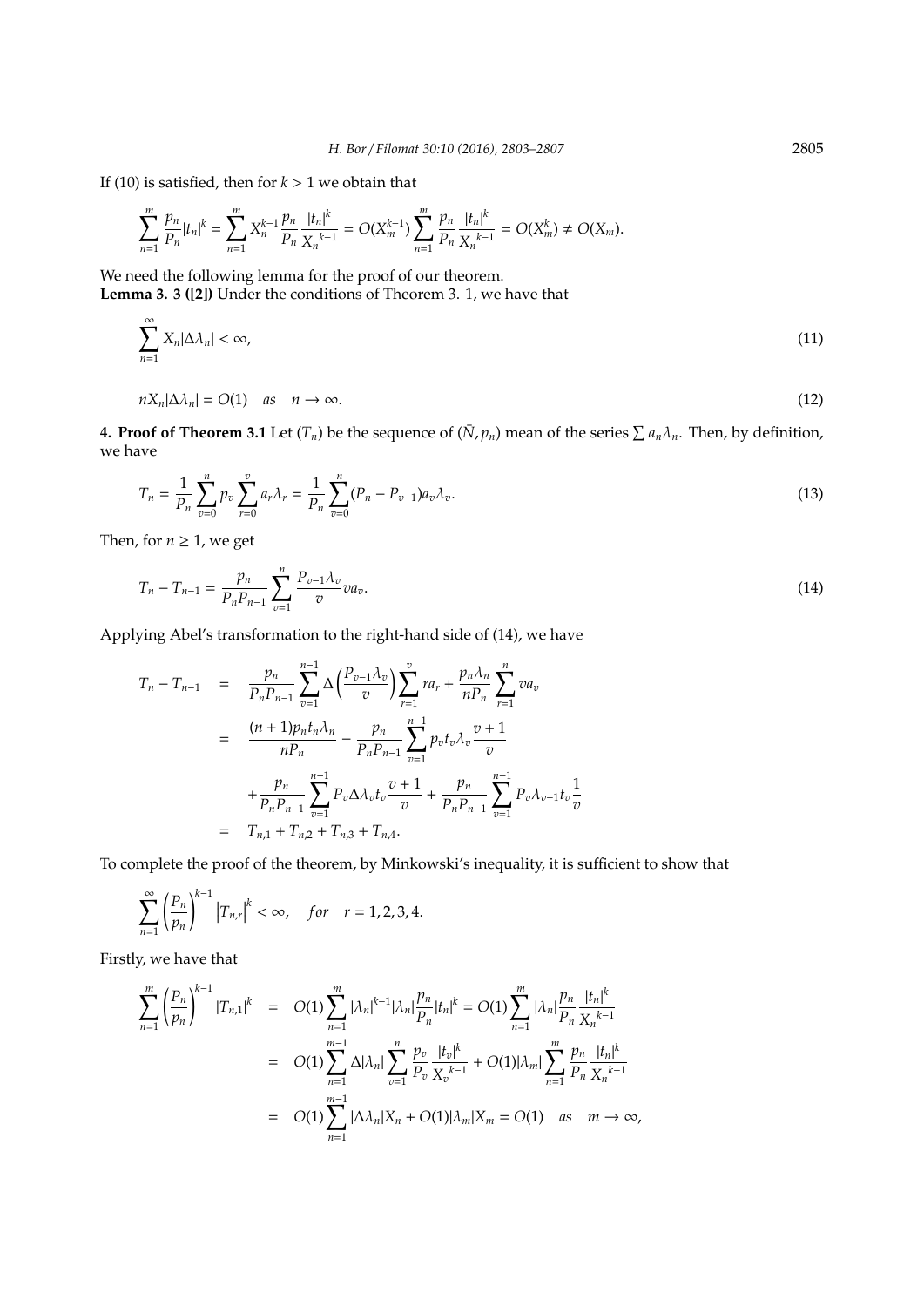by virtue of the hypotheses of Theorem 3. 1 and Lemma 3. 3. Also, as in *Tn*,1, we have that

$$
\sum_{n=2}^{m+1} \left(\frac{P_n}{p_n}\right)^{k-1} |T_{n,2}|^k = O(1) \sum_{n=2}^{m+1} \frac{p_n}{P_n P_{n-1}} \left(\sum_{v=1}^{n-1} p_v |t_v|^k |\lambda_v|^k\right) \times \left(\frac{1}{P_{n-1}} \sum_{v=1}^{n-1} p_v\right)^{k-1}
$$
  
=  $O(1) \sum_{v=1}^m |\lambda_v|^{k-1} |\lambda_v| p_v |t_v|^k \sum_{n=v+1}^{m+1} \frac{p_n}{P_n P_{n-1}}$   
=  $O(1) \sum_{v=1}^m |\lambda_v| \frac{p_v}{P_v} \frac{|t_v|^k}{X_v^{k-1}} = O(1)$  as  $m \to \infty$ .

Again, by using (6), we get that

$$
\sum_{n=2}^{m+1} \left( \frac{P_n}{p_n} \right)^{k-1} |T_{n,3}|^k = \sum_{n=2}^{m+1} \frac{p_n}{P_n P_{n-1}^k} \left\{ \sum_{v=1}^{n-1} P_v |\Delta \lambda_v||t_v| \right\}^k
$$
  
\n
$$
= O(1) \sum_{n=2}^{m+1} \frac{p_n}{P_n P_{n-1}} \left( \sum_{v=1}^{n-1} vp_v |\Delta \lambda_v||t_v| \right)^k
$$
  
\n
$$
= O(1) \sum_{n=2}^{m+1} \frac{p_n}{P_n P_{n-1}} \left( \sum_{v=1}^{n-1} (v |\Delta \lambda_v|)^k p_v |t_v|^k \right) \times \left( \frac{1}{P_{n-1}} \sum_{v=1}^{n-1} p_v \right)^{k-1}
$$
  
\n
$$
= O(1) \sum_{v=1}^{m} (v |\Delta \lambda_v|)^{k-1} v |\Delta \lambda_v| p_v |t_v|^k \sum_{n=v+1}^{m+1} \frac{p_n}{P_n P_{n-1}}
$$
  
\n
$$
= O(1) \sum_{v=1}^{m} v |\Delta \lambda_v| \frac{p_v}{P_v} \frac{|t_v|^k}{X_v^{k-1}}
$$
  
\n
$$
= O(1) \sum_{v=1}^{m-1} \Delta (v |\Delta \lambda_v|) \sum_{r=1}^{v} \frac{p_r}{P_r} \frac{|t_r|^k}{X_r^{k-1}} + O(1) m |\Delta \lambda_m| \sum_{v=1}^{m} \frac{p_v}{P_v} \frac{|t_v|^k}{X_v^{k-1}}
$$
  
\n
$$
= O(1) \sum_{v=1}^{m-1} |\Delta (v |\Delta \lambda_v|) |X_v + O(1) m |\Delta \lambda_m| X_m
$$
  
\n
$$
= O(1) \sum_{v=1}^{m-1} v X_v |\Delta^2 \lambda_v| + O(1) \sum_{v=1}^{m-1} X_v |\Delta \lambda_v| + O(1) m |\Delta \lambda_m| X_m
$$
  
\n
$$
= O(1) \text{ as } m \to \infty,
$$

by virtue of the hypotheses of Theorem 3. 1 and and Lemma 3. 3. Finally, by using (6), we have that

$$
\sum_{n=2}^{m+1} \left(\frac{P_n}{p_n}\right)^{k-1} |T_{n,4}|^k = O(1) \sum_{n=2}^{m+1} \frac{p_n}{P_n P_{n-1}^k} \left(\sum_{v=1}^{n-1} |\lambda_{v+1}| p_v |t_v|\right)^k
$$
  
\n
$$
= O(1) \sum_{n=2}^{m+1} \frac{p_n}{P_n P_{n-1}} \left(\sum_{v=1}^{n-1} |\lambda_{v+1}|^k p_v |t_v|^k\right) \times \left(\frac{1}{P_{n-1}} \sum_{v=1}^{n-1} p_v\right)^{k-1}
$$
  
\n
$$
= O(1) \sum_{v=1}^m |\lambda_{v+1}|^{k-1} |\lambda_{v+1}| p_v |t_v|^k \sum_{n=v+1}^{m+1} \frac{p_n}{P_n P_{n-1}}
$$
  
\n
$$
= O(1) \sum_{v=1}^m |\lambda_{v+1}| \frac{p_v}{P_v} \frac{|t_v|^k}{X_v^{k-1}} = O(1) \text{ as } m \to \infty.
$$